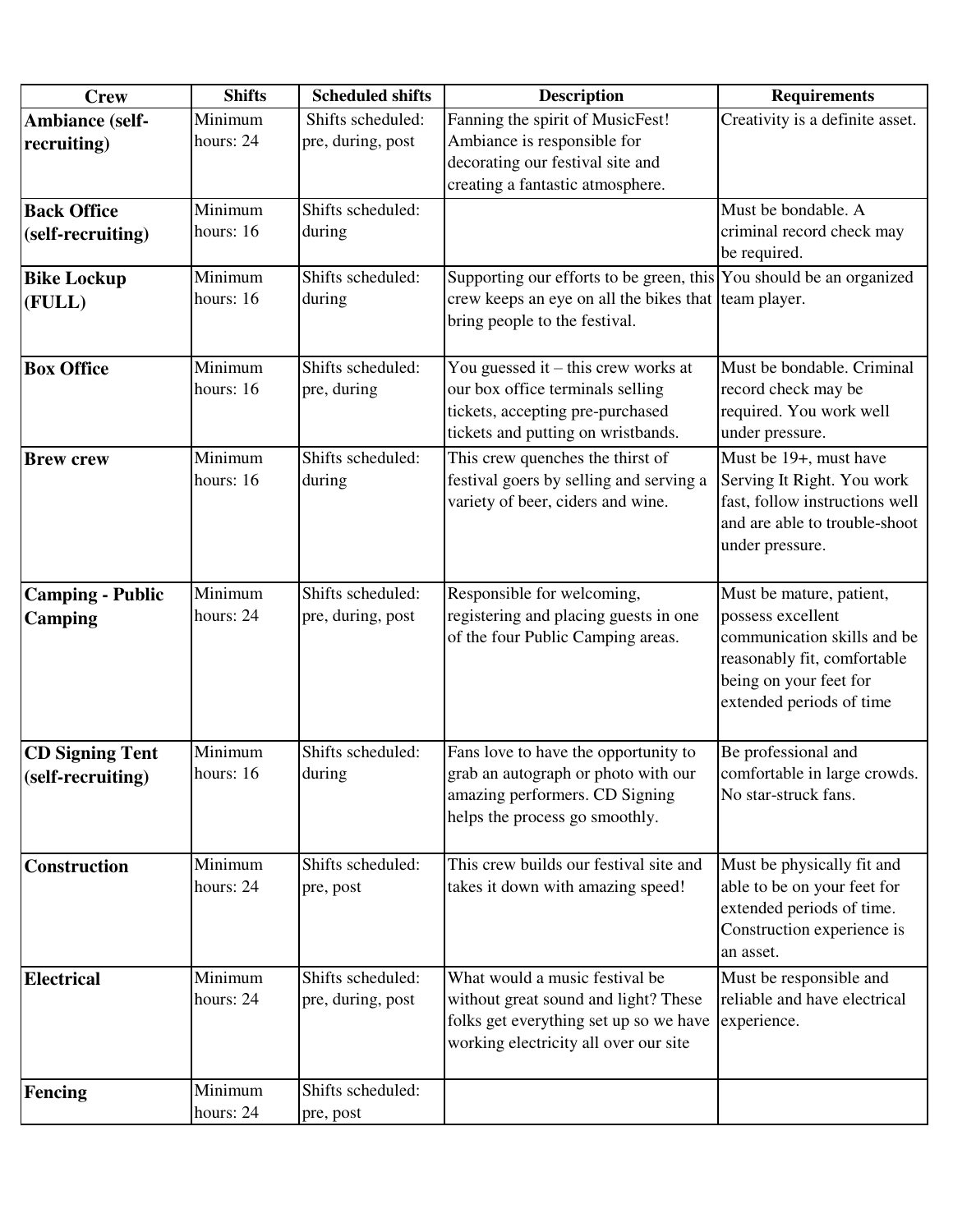| <b>Festival Carts &amp;</b> | Minimum<br>hours: 16 | Shifts scheduled:           | This group is in charge of distributing<br>radios, signing them back in and                                                                       | You're organized and don't<br>mind working late-night                                                                                    |
|-----------------------------|----------------------|-----------------------------|---------------------------------------------------------------------------------------------------------------------------------------------------|------------------------------------------------------------------------------------------------------------------------------------------|
| <b>Radios</b>               |                      | pre, during                 | keeping track of all those golf carts<br>you see all weekend.                                                                                     | shifts.                                                                                                                                  |
| <b>Festival Hosts</b>       | Minimum<br>hours: 16 | Shifts scheduled:<br>during | Answering questions, helping point<br>festival-goers in the right direction,<br>and welcoming everyone is part of<br>your job as a Festival Host. | You are comfortable in large<br>crowds, can give direction<br>easily and are okay being on<br>your feet for extended<br>periods of time. |
| <b>Green Team</b>           | Minimum              | Shifts schedule pre,        | Passionate about recycling and the                                                                                                                | You should pay good                                                                                                                      |
|                             | hours: 16            | post, during                | environment? Join our Green Team                                                                                                                  | attention to detail and not be                                                                                                           |
|                             |                      |                             | and help make sure our compost,<br>recycling and garbage gets put in the<br>right places!                                                         | bothered if you get a bit<br>dirty.                                                                                                      |
| <b>Hub</b>                  | Minimum              | Shifts scheduled:           | Whether they're looking for Tylenol,                                                                                                              | You're organized, have good                                                                                                              |
|                             | hours: 16            | during                      | festival programs or toys, folks can                                                                                                              | communication skills and are                                                                                                             |
|                             |                      |                             | head down to the General Store!                                                                                                                   | comfortable dealing with<br>cash.                                                                                                        |
| Info/Lost & Found           | Minimum              | Shifts scheduled:           | Giving directions, answering                                                                                                                      | You are trustworthy,                                                                                                                     |
| (FULL)                      | hours: 16            | during                      | questions and manning our lost $\&$                                                                                                               | comfortable providing                                                                                                                    |
|                             |                      |                             | found.                                                                                                                                            | information and enjoy<br>dealing with people.                                                                                            |
| <b>Kidzzone</b>             | Minimum              | Shifts scheduled:           | You'll be spending time with children                                                                                                             | You're patient, comfortable                                                                                                              |
| (self-recruiting)           | hours: 16            | during                      | and their families while they enjoy                                                                                                               | with organized chaos and                                                                                                                 |
|                             |                      |                             | some kid-focused play.                                                                                                                            | love kids. A criminal record<br>check may be required.                                                                                   |
| <b>Little MusicFesters</b>  | Minimum              | Shifts scheduled:           | Another crew focused on our young                                                                                                                 | You're calm under pressure                                                                                                               |
| (FULL)                      | hours: 16            | during                      | festival guests and making sure                                                                                                                   | and enjoy interacting with                                                                                                               |
|                             |                      |                             | they're safe.                                                                                                                                     | children. Criminal record<br>check may be required.                                                                                      |
| <b>Medical/First Aid</b>    | Minimum              | Shifts scheduled:           | Pretty self-explanatory, you're                                                                                                                   | Proof of current first aid                                                                                                               |
|                             | hours: 18            | pre, during, post           | providing first-aid services as needed                                                                                                            | training is required.                                                                                                                    |
|                             |                      |                             | during the festival as well as during<br>set up and tear down.                                                                                    |                                                                                                                                          |
| <b>Merch/CD Tent</b>        | Minimum              | Shifts scheduled:           | The source for MusicFest style and                                                                                                                | Must be bondable and well-                                                                                                               |
|                             | hours: 18            | during                      | sound! This crew handles the crowds                                                                                                               | organized. Late-night shifts                                                                                                             |
|                             |                      |                             | who are looking to take home the                                                                                                                  | may be required. Retail                                                                                                                  |
|                             |                      |                             | music they're hearing on stage and a<br>shirt or two with one of our great                                                                        | experience is an asset.                                                                                                                  |
|                             |                      |                             | logos on it.                                                                                                                                      |                                                                                                                                          |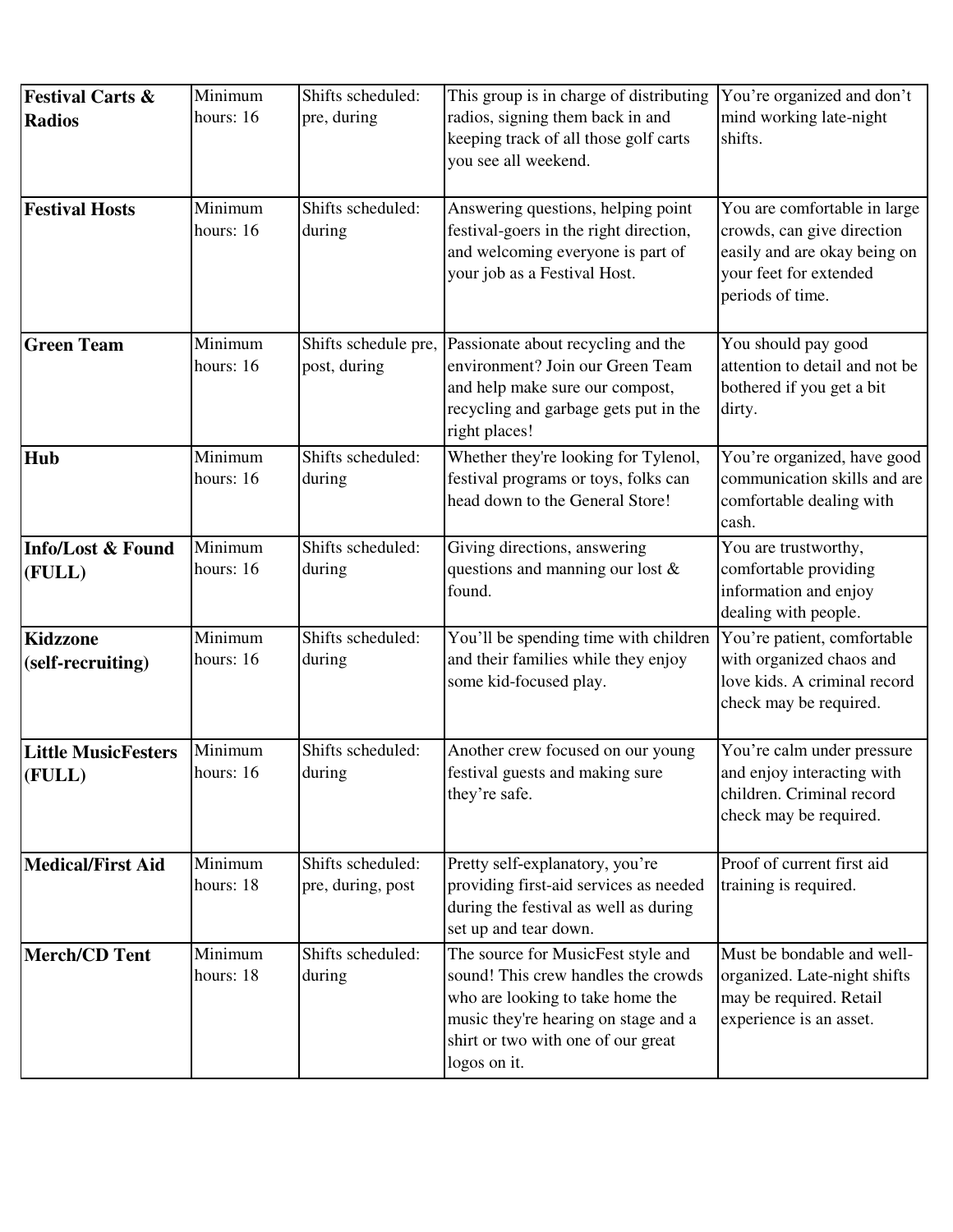| <b>MusicFest Media</b>                            | Minimum                                  | Shifts scheduled:                      | Excellent communication skills and a                                                                                                                                                                                                                                                                                                                                                            |                                                                                                                                                                                             |
|---------------------------------------------------|------------------------------------------|----------------------------------------|-------------------------------------------------------------------------------------------------------------------------------------------------------------------------------------------------------------------------------------------------------------------------------------------------------------------------------------------------------------------------------------------------|---------------------------------------------------------------------------------------------------------------------------------------------------------------------------------------------|
| (self-recruiting)                                 | hours: 16                                | pre, during                            | professional, respectful demeanor are                                                                                                                                                                                                                                                                                                                                                           |                                                                                                                                                                                             |
| (FULL)                                            |                                          |                                        | required.                                                                                                                                                                                                                                                                                                                                                                                       |                                                                                                                                                                                             |
| <b>MusicFest Munchies Minimum</b>                 | hours: 16                                | Shifts scheduled:<br>during            | These fun 'stores' offer popcorn, ice<br>cream, hot dogs and more all weekend<br>long.                                                                                                                                                                                                                                                                                                          | Must be comfortable<br>handling cash and have good<br>hygiene. FoodSafe is an<br>asset.                                                                                                     |
| <b>Performer Services</b><br>(self-recruiting)    | Minimum<br>hours: 16                     | Shifts scheduled:<br>during            | Working backstage, you help prepare<br>and serve a variety of food and<br>refreshments. Assist the Performers<br>with information regarding shuttles,<br>flights, accomodations, mealtimes,<br>check in process, etc.                                                                                                                                                                           | Your demeanor must be<br>professional at all times. You<br>should be organized and<br>friendly. No star-struck fans.                                                                        |
| <b>Performer Shuttle-</b><br><b>Airport/Ferry</b> | Minimum<br>hours: 16                     | Shifts scheduled:<br>during            | These volunteers transport performers<br>between locations.                                                                                                                                                                                                                                                                                                                                     | An unrestricted Class 4<br>licence and clean driver's<br>abstract are required, as is a<br>professional, calm demeanor.                                                                     |
| <b>Performer Shuttle-</b><br>Hotel (FULL)         | Minimum<br>hours: 16                     | Shifts scheduled:<br>during            | These volunteers transport performers<br>between Hotel and Site.                                                                                                                                                                                                                                                                                                                                | An unrestricted Class 4<br>licence and clean driver's<br>abstract are required, as is a<br>professional, calm demeanor.                                                                     |
| <b>Plumbing</b><br>(self-recruiting)              | $\overline{\text{Minimum}}$<br>hours: 24 | Shifts scheduled:<br>pre, post         | Having our plumbing set up right is<br>another key to a successful Festival.                                                                                                                                                                                                                                                                                                                    | You take direction well and<br>are a team player. Plumbing<br>experience is an asset.                                                                                                       |
| <b>Raffles</b><br>(self-recruiting)               | Minimum<br>hours: 16                     | Shifts scheduled:<br>during            | This crew roams the grounds selling<br>raffle tickets to festival goers for their<br>chance to win some amazing prizes!                                                                                                                                                                                                                                                                         | You are friendly,<br>comfortable selling tickets<br>and are able to be on your<br>feet for extended periods of<br>time. Must be bondable and a<br>criminal record check may<br>be required. |
| <b>Security, Volunteer</b><br>- Back Stage        | Minimum<br>hours: 16                     | Shifts scheduled:<br>pre, during, post | Our Volunteer Security crews help by<br>being our eyes and ears throughout the your composure under<br>festival. You'll be welcoming folks<br>through our gates, checking<br>wristbands, doing hands-off bag<br>checks, and generally looking out for<br>situations that require our<br>professional, paid security officers.<br>Volunteers are not asked to deal with<br>escalated situations. | You must be able to maintain<br>pressure, communicate<br>professionally, and<br>understand your role well.<br>Late-night/all-night/early<br>morning shifts are required.                    |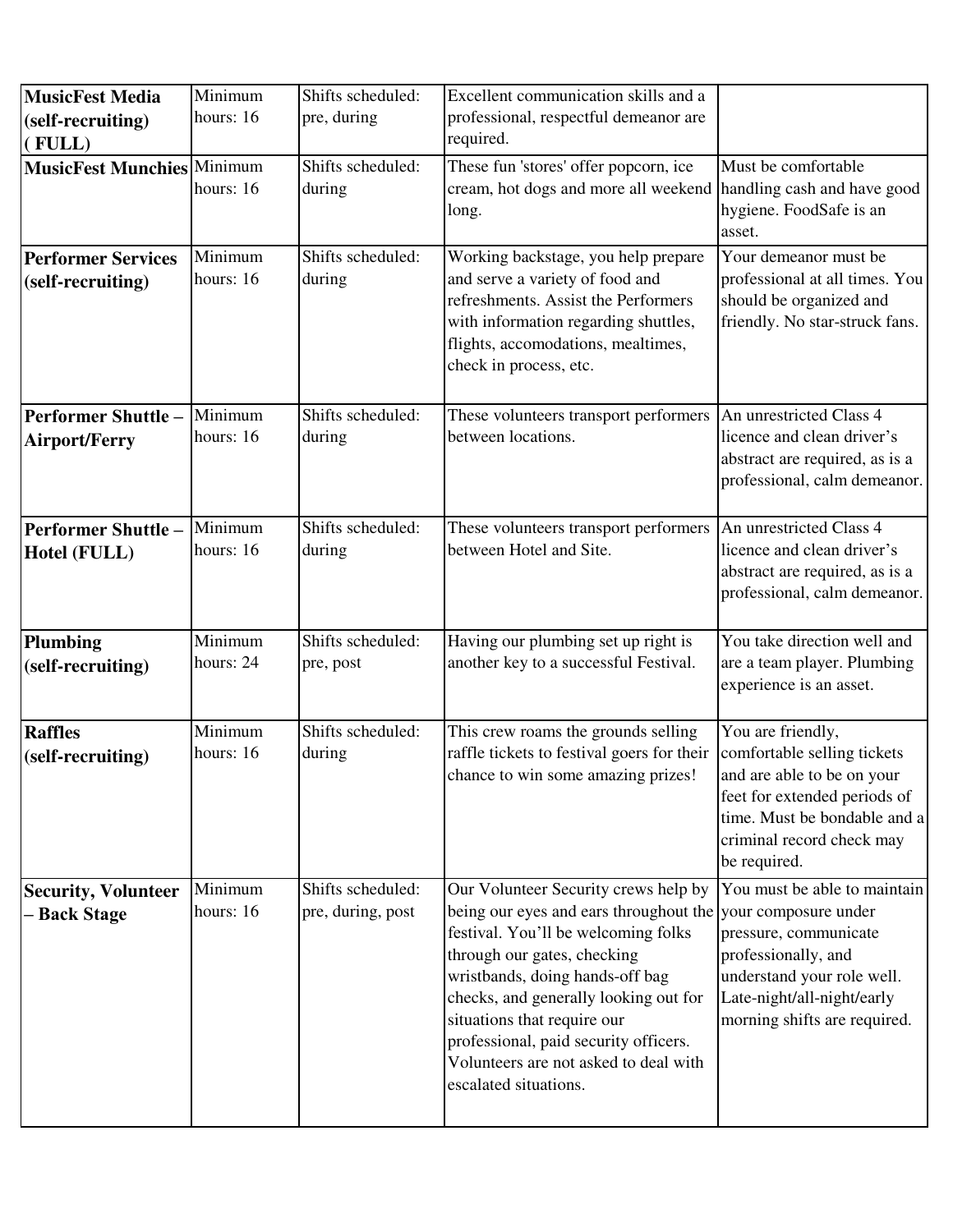| <b>Security, Volunteer</b>     | Minimum<br>hours: 16    | Shifts scheduled: | Our Volunteer Security crews help by<br>being our eyes and ears throughout the your composure under | You must be able to maintain                          |
|--------------------------------|-------------------------|-------------------|-----------------------------------------------------------------------------------------------------|-------------------------------------------------------|
| – Main<br><b>Bowl/Grierson</b> |                         | pre, during, post | festival. You'll be welcoming folks                                                                 | pressure, communicate                                 |
|                                |                         |                   | through our gates, checking                                                                         | professionally, and                                   |
|                                |                         |                   | wristbands, doing hands-off bag                                                                     | understand your role well.                            |
|                                |                         |                   | checks, and generally looking out for                                                               | Late-night/all-night/early                            |
|                                |                         |                   | situations that require our                                                                         | morning shifts are required.                          |
|                                |                         |                   | professional, paid security officers.<br>Volunteers are not asked to deal with                      |                                                       |
|                                |                         |                   | escalated situations.                                                                               |                                                       |
|                                |                         |                   |                                                                                                     |                                                       |
| <b>Security, Volunteer</b>     | Minimum                 | Shifts scheduled: | Our Volunteer Security crews help by                                                                | You must be able to maintain                          |
| <b>Campground Hosts</b>        | hours: 16               | pre, during, post | being our eyes and ears throughout the your composure under                                         |                                                       |
|                                |                         |                   | festival. You'll be welcoming folks<br>through our gates, checking                                  | pressure, communicate<br>professionally, and          |
|                                |                         |                   | wristbands, doing hands-off bag                                                                     | understand your role well.                            |
|                                |                         |                   | checks, and generally looking out for                                                               | Late-night/all-night/early                            |
|                                |                         |                   | situations that require our                                                                         | morning shifts are required.                          |
|                                |                         |                   | professional, paid security officers.                                                               |                                                       |
|                                |                         |                   | Volunteers are not asked to deal with                                                               |                                                       |
|                                |                         |                   | escalated situations.                                                                               |                                                       |
|                                | Minimum                 | Shifts scheduled: | Our Volunteer Security crews help by                                                                | You must be able to maintain                          |
| <b>Security, Volunteer</b>     |                         |                   |                                                                                                     |                                                       |
|                                |                         |                   |                                                                                                     |                                                       |
| - Public Camping               | hours: 16               | pre, during, post | being our eyes and ears throughout the your composure under<br>festival. You'll be welcoming folks  | pressure, communicate                                 |
|                                |                         |                   | through our gates, checking                                                                         | professionally, and                                   |
|                                |                         |                   | wristbands, doing hands-off bag                                                                     | understand your role well.                            |
|                                |                         |                   | checks, and generally looking out for                                                               | Late-night/all-night/early                            |
|                                |                         |                   | situations that require our                                                                         | morning shifts are required.                          |
|                                |                         |                   | professional, paid security officers.                                                               |                                                       |
|                                |                         |                   | Volunteers are not asked to deal with                                                               |                                                       |
|                                |                         |                   | escalated situations.                                                                               |                                                       |
| <b>Signs</b>                   | Minimum                 | Shifts scheduled: | You might be surprised at all the signs You're able to drive a truck                                |                                                       |
|                                | hours: 24               | pre, post         | that need to be put up around our site!                                                             | and use a chop saw,                                   |
|                                |                         |                   | You're able to drive a truck and use a                                                              | sledgehammer and cordless                             |
|                                |                         |                   | chop saw, sledgehammer and cordless                                                                 | drill.                                                |
|                                |                         | Shifts scheduled: | drill.                                                                                              |                                                       |
| <b>Site Crew (FULL)</b>        | Minimum<br>hours: 24-40 | pre, during, post | This crew has you doing any number<br>of things around our site!                                    | You take direction well, are<br>able to trouble-shoot |
|                                |                         |                   |                                                                                                     | successfully and have a can-                          |
|                                |                         |                   |                                                                                                     | do attitude as part of a team.                        |
|                                |                         |                   |                                                                                                     | A driver's license is an asset.                       |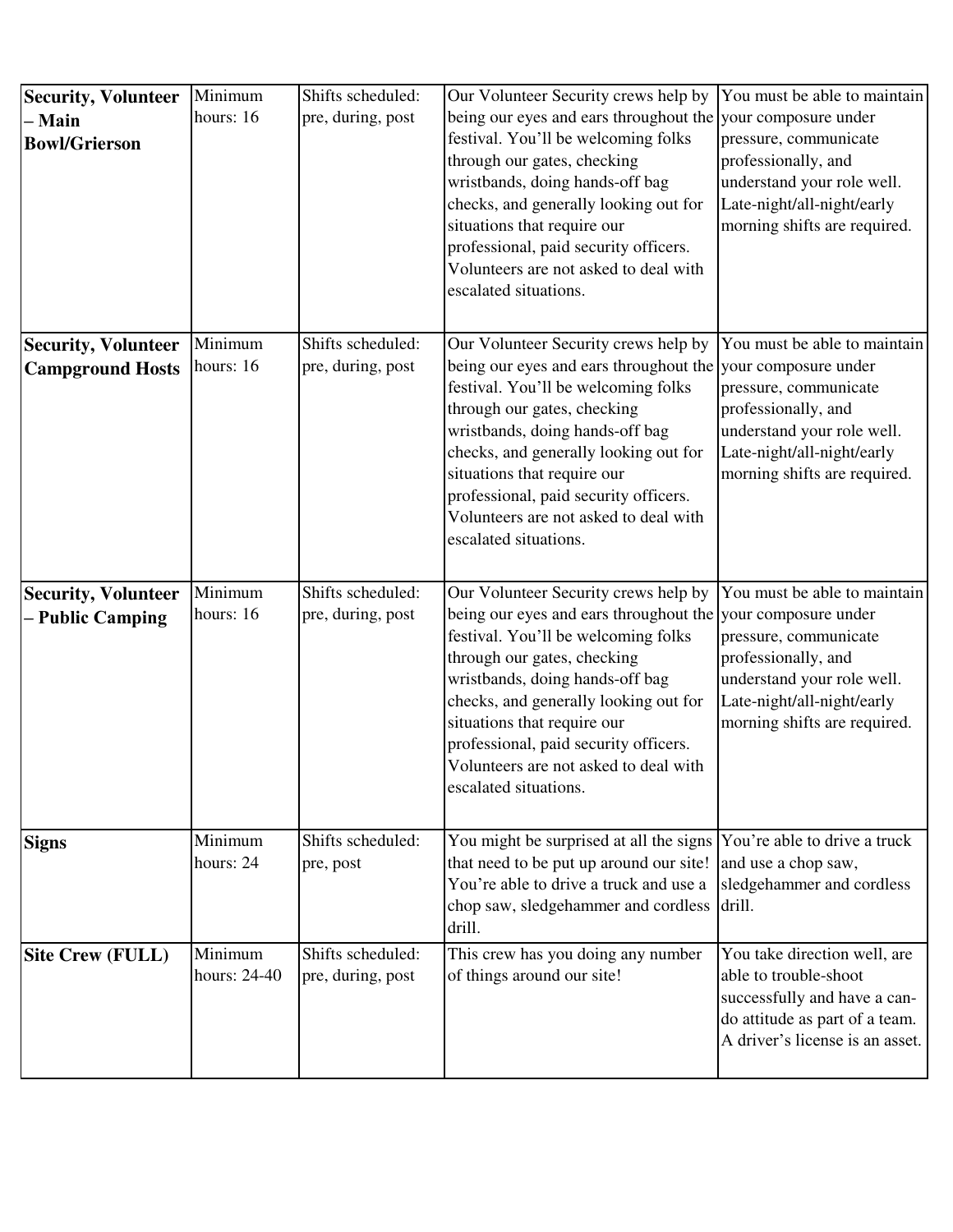| <b>Site Dispatch</b>                                                  | Minimum                 | Shifts scheduled:                | We direct traffic at the front gate,                                                                                                                         | Volunteers should be good                                                                                                                                  |
|-----------------------------------------------------------------------|-------------------------|----------------------------------|--------------------------------------------------------------------------------------------------------------------------------------------------------------|------------------------------------------------------------------------------------------------------------------------------------------------------------|
| (FULL)                                                                | hours: 24               | pre, post                        | making friends and operating radios                                                                                                                          | communicators and<br>comfortable with large<br>crowds, moving vehicles and<br>a busy atmosphere.                                                           |
| Sponsorship &<br><b>Media Check-In</b><br>(self-recruiting)<br>(FULL) | Minimum<br>hours: 16    | Shifts scheduled:<br>during      | This group checks in our wonderful<br>sponsors and media guests.                                                                                             | You are professional,<br>organized, assertive and able<br>to troubleshoot under<br>pressure.                                                               |
| <b>Stage Crew</b><br>(self-recruiting)                                | Minimum<br>hours: 16    | Shifts scheduled:<br>during      | Helping set up or move items around<br>on stage, this is another busy crew.<br>Watching over equipment and moving<br>between locations, this is a busy crew! | Must be positive,<br>professional, respectful, pay<br>attention to detail and be<br>organized. Knowledge of<br>instruments & equipment is<br>an asset.     |
| <b>Sustenance</b>                                                     | Minimum<br>hours: 24    | Shifts scheduled:<br>pre, post   | This hardworking group keeps<br>volunteers who set up and tear down<br>the festival site fed and refreshed.                                                  | Experience with food prep<br>and FoodSafe are assets.                                                                                                      |
| <b>Traffic &amp; Parking</b>                                          | Minimum<br>hours: 16    | Shifts scheduled:<br>pre, during | Here come the cars. And trucks. And<br>RVs. And people Someone's gotta<br>tell them all where to go!                                                         | You must be a great<br>communicator, great at<br>providing directions, great at<br>dealing with people and great<br>under stress.                          |
| <b>Vendors</b><br>(self-recruiting)                                   | Minimum<br>hours: 24    | Shifts scheduled:<br>pre         | This crew deals with all our wonderful Must be organized and<br>vendors that come for the weekend.                                                           | professional with the ability<br>to creatively problem-solve.                                                                                              |
| <b>Volunteer/Performe</b><br>r Kitchen                                | Minimum<br>hours: 16    | Shifts scheduled:<br>during      | This group prepares and serves meals<br>to fellow volunteers (and performers).<br>It's a busy, hard-working team that<br>serves over 1300 people daily.      | Requirements include<br>maturity and the ability to<br>stand for long periods of<br>time and work safely in a<br>kitchen setting. FoodSafe is<br>an asset. |
| <b>Volunteer Check In</b><br>(self-recruiting)                        | Minimum<br>hours: 16-30 | Shifts scheduled:<br>pre, during | This crew check in our hundreds of<br>volunteers and makes sure they have<br>the right credentials.                                                          | You must be able to follow<br>strict procedures, work<br>successfully under pressure<br>and communicate in a calm<br>manner.                               |